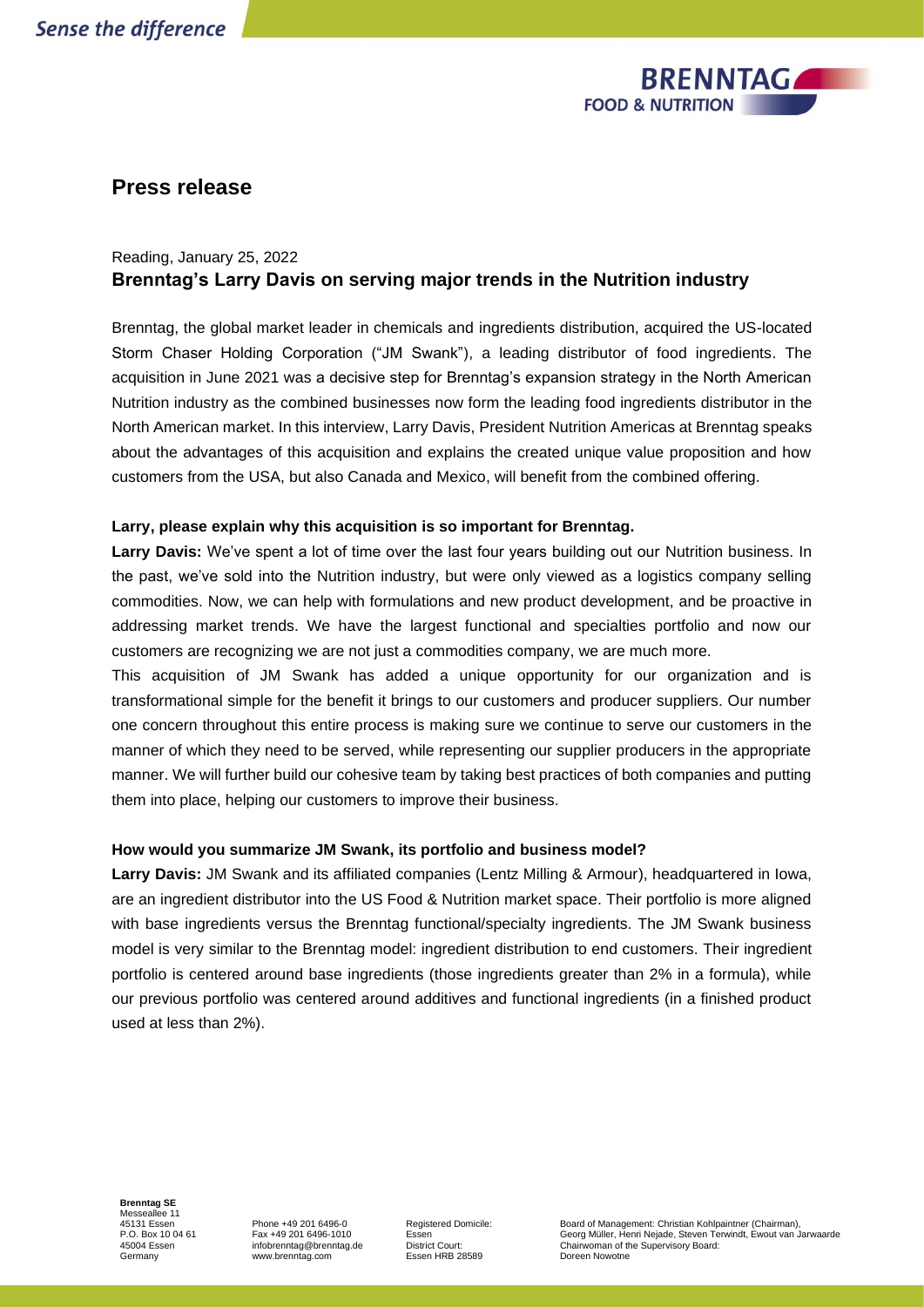# **BRENNTAGALL FOOD & NUTRITION**

### **What are the biggest advantages and most exciting aspects of the acquisition?**

**Larry Davis:** The number one advantage is the broadening of our portfolio. With this acquisition, we really increased our base ingredient offerings. In addition, our customer base has almost tripled in size. There are many customers who were purchasing from either Brenntag or JM Swank, but not both. We are now able to service all customers with our full line portfolio. Full line means not only the specialty/functional ingredients, but also base ingredients and process chemicals/water treatment products. We are now the only distributor in North America to service customers with products from all three areas. Having the market coverage, the dedicated fleet, base ingredients, specialty functional ingredients, process chemicals, and water treatment solution to offer a Nutrition customer makes our value proposition unique. And our customers in Canada and Mexico will benefit from this as our producers were not previously in these locations. For our suppliers, especially the ones brought over with JM Swank, they will now have access to our Application and Development centers. We can take our JM Swank producer products and expand regionally into Canada and in Mexico. Previously, they did not have coverage in these locations.

### **What can your customers and suppliers expect from the combined business in terms of portfolio and services?**

**Larry Davis:** Due to the expansion of our geographical presence including 13 additional warehouses and over 100 dedicated fleet trucks our suppliers and customers will also benefit from shorter distances, resulting in faster turnaround time. We will be able to offer an even more comprehensive range of valueadd services, including mixing and blending services. We plan on expanding our mixing and blending capabilities and we are going to get very active in that respective. Areas we will concentrate on include stabilizers, hydrocolloids, enzyme blends, and vitamin and mineral pre-mixes.

### **How do you answer to the trends and potentials in the US Nutrition market?**

**Larry Davis:** Natural/Clean label is a major trend. Consumers are consistently demanding it, proving why this acquisition is so important to us. Base ingredients are a staple in any food product. From starch, to sugar, to protein: these are core ingredients that virtually every application uses. Although sometimes additives are needed for benefits like longer shelf life, consumers are paying more attention to the label. If they don't know what something is or if it has a chemical sounding name, they don't want it in their food.

Another continuously growing trend is vegan. Majority of consumers are not necessarily vegan but are looking for overall better health. Consumers are looking at their animal protein intake because they believe every day consumption is unhealthy, so they have started supplementing their diet with vegan alternatives. As this demand has increased over the last years, pricing has starting to drop, and finished products taste better. One of the fast-growing vegan trends is the development of milks, including almond milk, nut milk, and oat milk. This trend goes hand in hand with the natural/clean label trend as

**Brenntag SE** Messeallee 11 45131 Essen P.O. Box 10 04 61 45004 Essen Germany

Phone +49 201 6496-0 Fax +49 201 6496-1010 infobrenntag@brenntag.de www.brenntag.com

Registered Domicile: Essen District Court: Essen HRB 28589

Board of Management: Christian Kohlpaintner (Chairman), Georg Müller, Henri Nejade, Steven Terwindt, Ewout van Jarwaarde Chairwoman of the Supervisory Board: Doreen Nowotne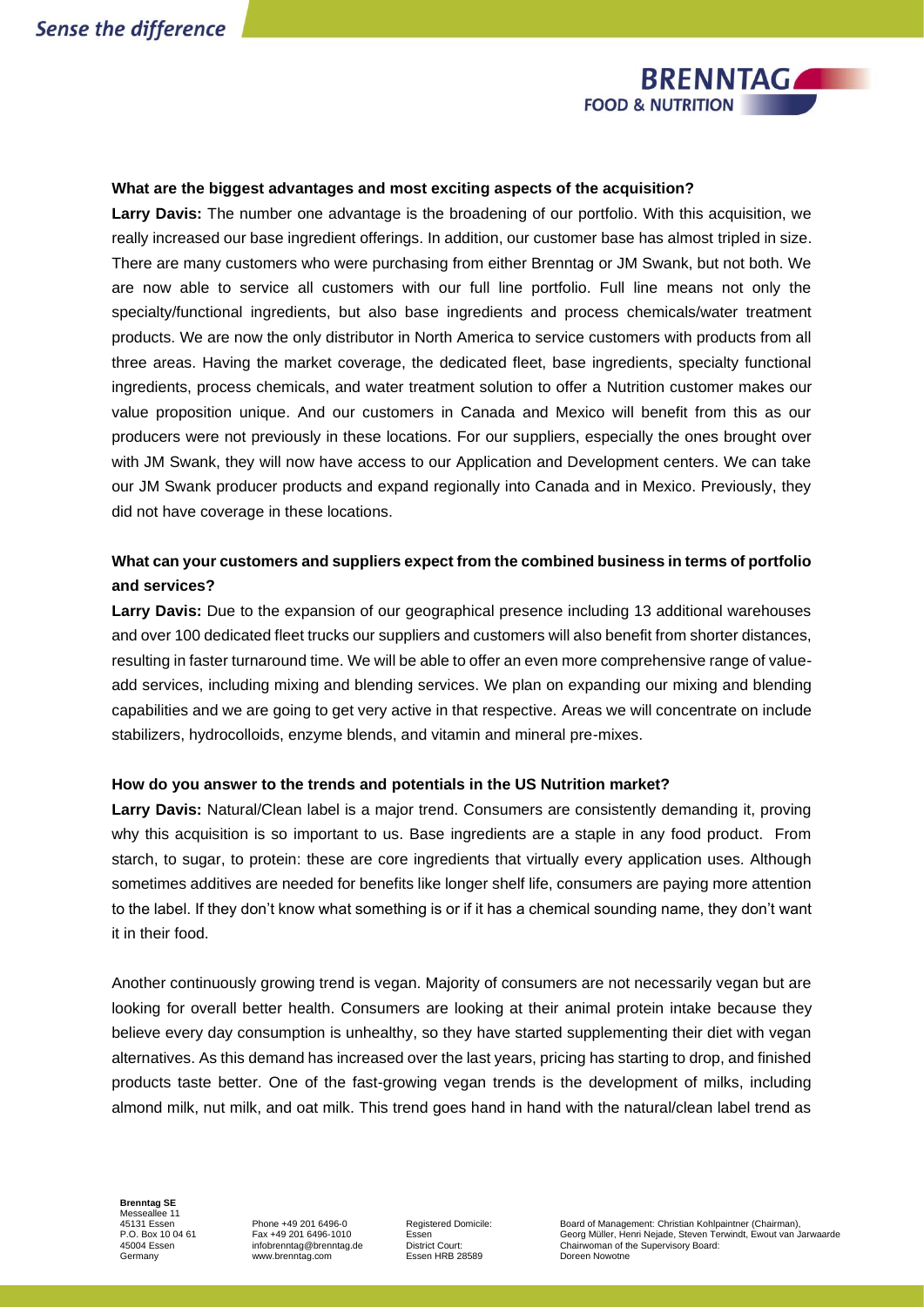well. To comply with natural and clean label demand, companies will continuously look for new innovations to meet those requirements. If consumers continue to keep demanding improvement for natural and clean label, new product and innovation will continue to evolve.

### **How will your Application & Development centers help with this transition?**

**Larry Davis:** Rather than our customer having to figure out what works on their own, our Application and Development center chemists can take ingredients and can showcase them in a finish product form. We pride ourselves on our technical capabilities and we know this is unique to the market space. Our centers are a significant benefit to our suppliers as we can showcase the benefit, features, and functionality of one or many supplier products. We know everything is about speed with consumers, so suppliers are always working on the clock to see how fast they can develop a product with a good taste and nice mouth feel. Our Application & Development centers can handle these products, so our customers don't have to.

# **How has COVID-19 impacted the Nutrition business and market and the way your Nutrition team is working?**

**Larry Davis:** The nice thing about the Nutrition business is no matter what is happening in the world, people must eat. What changes is where they eat. The food service space took a hit due to the Corona pandemic because no one was able to go out to eat, but if you look at the retail space (groceries) it increased massively because people were making more food at home. That is the resiliency of our market. If one segment is down, you will probably see an increase in another segment. For our industry, buying habits and new product innovations will always change and fluctuate based on what is happening in the market.

It is amazing to watch how the Nutrition space has changed because it is significantly different than where it was before. Our major adaptation was making sure we utilized our technology to continue our support to our customers and suppliers. We had to adapt the way we presented to our customers and supplier producers including making sure our R&D teams were included in joint virtual calls, sending literature prior to a meeting, or setting up a live feed so our customers could watch our team test in the lab. We just recently had a great success with our first Global Virtual Nutrition event informing around 4,000 customers and suppliers across the globe about Brenntag's Nutrition expertise and offering.

Our team has done a great job adapting our offerings to address the consumer market trends and their request for wellness and better health. We've relied on our ingredient portfolio and worked through formulation ideas to improve the healthy natural of the finished products as our customers are requesting it.

**Brenntag SE** Messeallee 11 45131 Essen P.O. Box 10 04 61 45004 Essen Germany

Phone +49 201 6496-0 Fax +49 201 6496-1010 infobrenntag@brenntag.de www.brenntag.com

Registered Domicile: Essen District Court: Essen HRB 28589

Board of Management: Christian Kohlpaintner (Chairman), Georg Müller, Henri Nejade, Steven Terwindt, Ewout van Jarwaarde Chairwoman of the Supervisory Board: Doreen Nowotne

**BRENNTAGALL** 

**FOOD & NUTRITION**